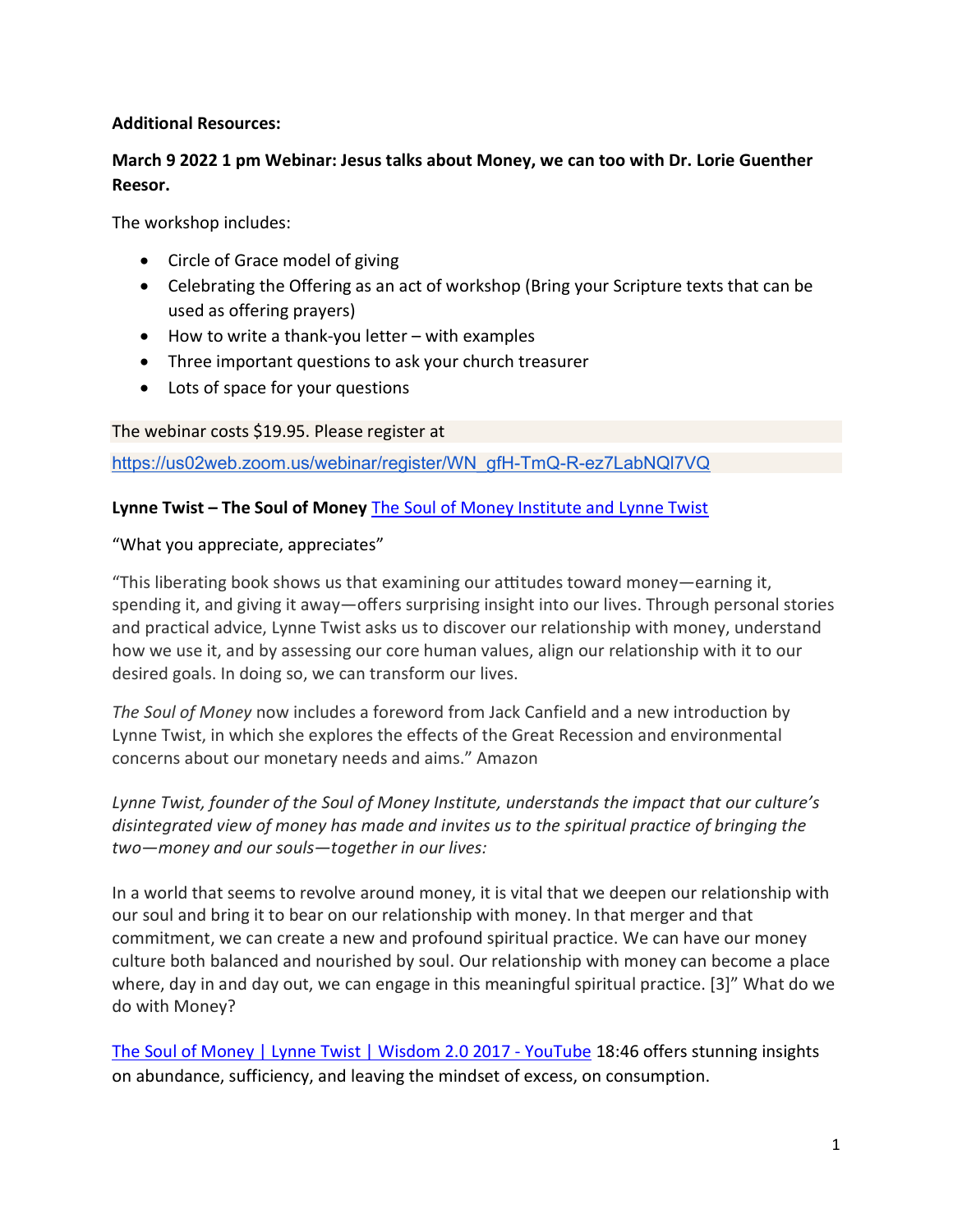Lynne Twist - Insights on the Soul and Energy of Money - YouTube 13:15 reflects on "consumption" --- we take, deplete, diminish or destroy. She proposes for people to reclaim their role as citizens and not merely consumers, the role we have devolved to in our economy, our political systems, education systems (and perhaps in our church life?)

In her book and face to face presentations, she leads meditative practices on changing mindsets about money.

## Ron Sider – Rich Christians in an Age of Hunger

Sacred Economics by Charles Eisenstein. Read more at Homepage - Sacred Economics | Charles EisensteinSacred Economics | Charles Eisenstein | Money, Gift and Society in the Age of Transition. (sacred-economics.com). The "book traces the history of money from ancient gift economies to modern capitalism, revealing how the money system has contributed to alienation, competition, and scarcity, destroyed community, and necessitated endless growth."

## Radical Gratitude – Mary Jo Leddy

#### David Graeber – Debt: The First Five Thousand Years

"Here anthropologist David Graeber presents a stunning reversal of conventional wisdom: he shows that before there was money, there was debt. For more than 5,000 years, since the beginnings of the first agrarian empires, humans have used elaborate credit systems to buy and sell goods—that is, long before the invention of coins or cash. It is in this era, Graeber argues, that we also first encounter a society divided into debtors and creditors.

Graeber shows that arguments about debt and debt forgiveness have been at the center of political debates from Italy to China, as well as sparking innumerable insurrections. He also brilliantly demonstrates that the language of the ancient works of law and religion (words like "guilt," "sin," and "redemption") derive in large part from ancient debates about debt, and shape even our most basic ideas of right and wrong. We are still fighting these battles today without knowing it." Amazon

Graeber draws some highly criticized conclusions and claims that an economy built on "debt" and relationships, structures and systems of debt and exchange, is precluded by political systems of oppression and violence in the quest for domination. Whether or not we agree with him, there are thought-provoking questions to reflect on.